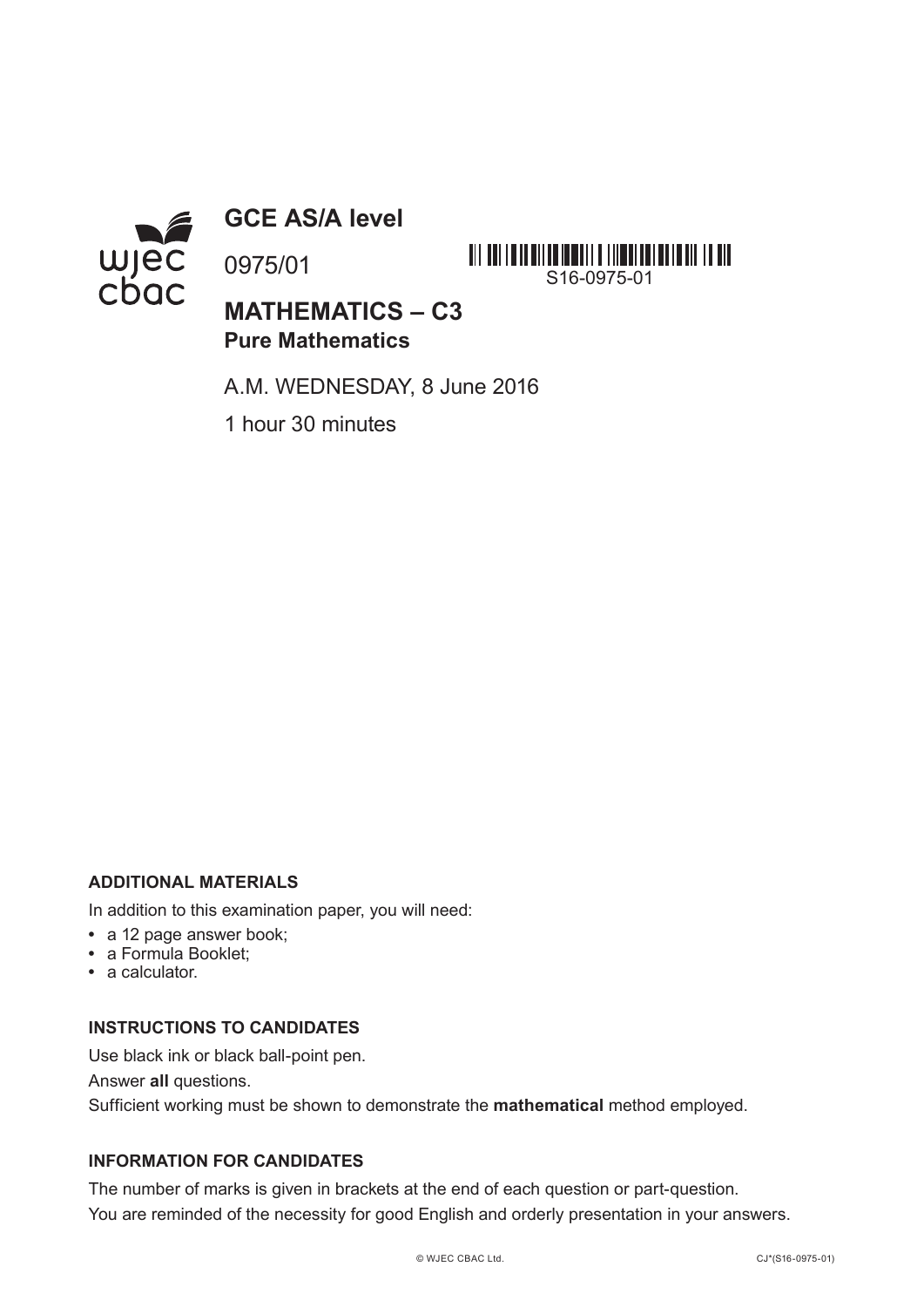**1.** *(a)* Use Simpson's Rule with five ordinates to find an approximate value for the integral

$$
\int_0^{\frac{\pi}{5}} e^{\tan^2 x} dx.
$$

Show your working and give your answer correct to five decimal places. [4]

*(b)* **Use your answer to part** *(a)* to deduce an approximate value for the integral

$$
\int_0^{\frac{\pi}{5}} e^{\sec^2 x} dx.
$$
 [2]

- **2.** *(a)* Find all values of  $\theta$  in the range  $0^{\circ} \le \theta \le 360^{\circ}$  satisfying  $3 \csc \theta (\csc \theta - 1) = 5 \cot^2 \theta - 9.$  [6]
	- *(b)* Find all values of  $\phi$  in the range  $0^{\circ} \le \phi \le 360^{\circ}$  satisfying

$$
2\csc\phi + 3\sec\phi = 0.
$$
 [3]

**3.** The curve *C* is defined by

 $x^2 + 3xy + 2y^3 - 2x = 21$ .

The point *P* has coordinates (– 5, 2) and lies on *C*. Find the value of  $\frac{dy}{dx}$  at *P*. d*x*

**4.** A function is defined parametrically by

$$
x = 4\sin 3t, y = 2\cos 3t.
$$

- (a) Find and simplify an expression for  $\frac{dy}{dx}$  in terms of *t*. [4] d*x*
- (b) Find and simplify an expression for  $\frac{d}{1}$ d 2 2 *y x*
	- (i) in terms of *t*,
	- (ii) in terms of  $y$ . [4]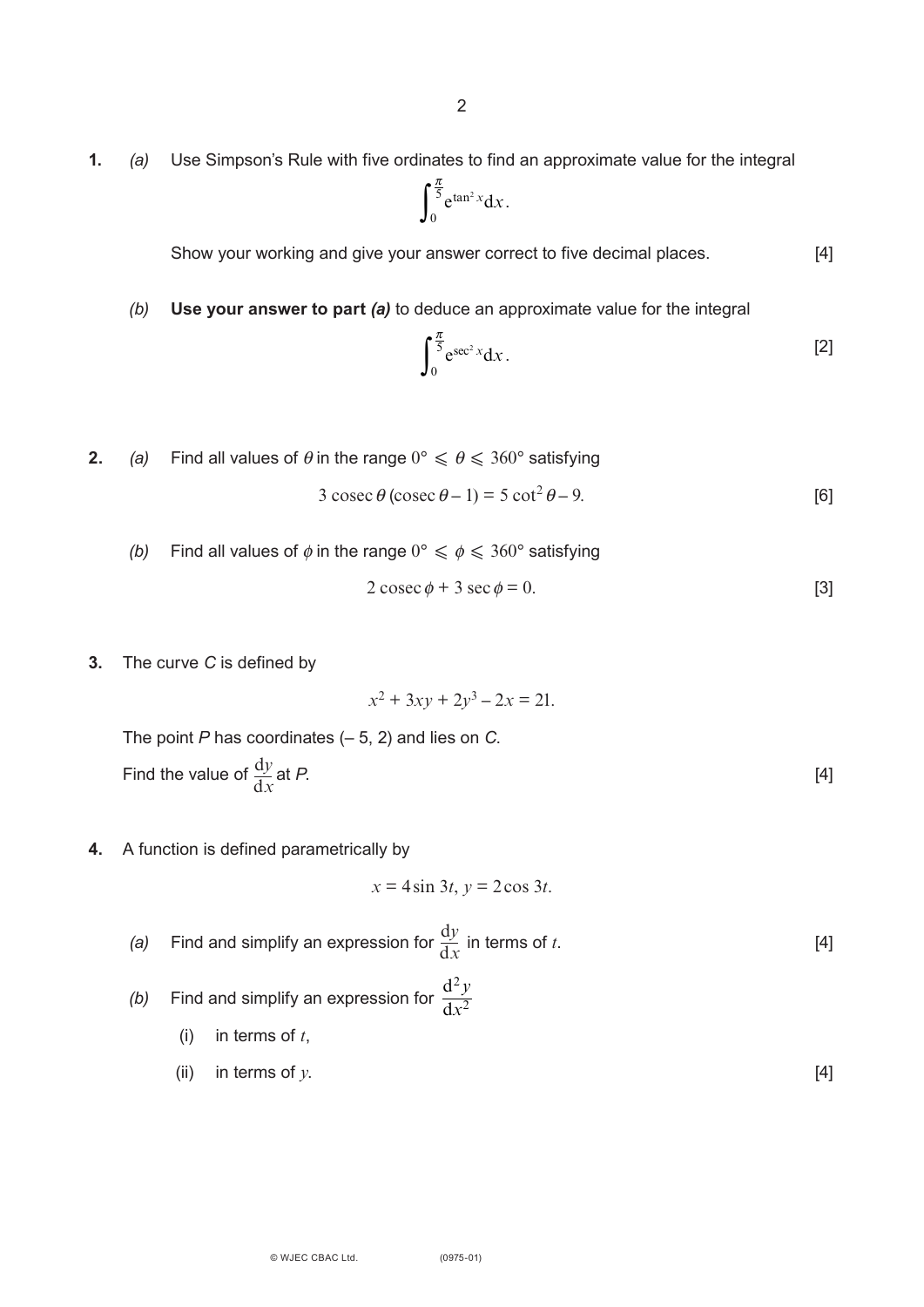**5.** The diagram shows a circular garden plot of radius 3m. Alun wants to use a minor segment of the plot as a flowerbed and has a 13·5m length of edging, all of which he intends to use to form the perimeter of the shaded area below. The angle subtended at the centre of the circular plot is denoted by  $\theta$  radians.



*(a)* Show that  $\theta$  satisfies the equation

$$
\theta + 2\sin\left(\frac{\theta}{2}\right) = 4.5\,. \tag{3}
$$

*(b)* Alun believes that the value of  $\theta$  will turn out to be approximately 2.5. Starting with  $\theta_0 = 2.5$ , use the recurrence relation

$$
\theta_{n+1} = 4.5 - 2\sin\left(\frac{\theta_n}{2}\right)
$$

to find the values of  $\theta_1$ ,  $\theta_2$ ,  $\theta_3$ . Write down the value of  $\theta_3$  correct to two decimal places and prove that this is the value of  $\theta$  correct to two decimal places. [5] and prove that this is the value of  $\theta$  correct to two decimal places.

**6.** Differentiate each of the following with respect to *x*, simplifying your answer wherever possible.

$$
(a) \quad \ln(\cos x) \tag{3}
$$

$$
(b) \quad \tan^{-1}(\frac{x}{3}) \tag{3}
$$

(c) 
$$
e^{6x}(3x-2)^4
$$
 [4]

**7.** *(a)* Find each of the following, simplifying your answer wherever possible.

(i) 
$$
\int 7e^{5-\frac{3}{4}x} dx
$$
 (ii)  $\int \sin(\frac{2x}{3}+5) dx$  (iii)  $\int \frac{8}{(9-10x)^3} dx$  [6]

*(b)* Given that *a* > 0 and that

$$
\int_{a}^{6} \frac{1}{4x+3} \, \mathrm{d}x = 0.1986,
$$

find the value of the constant  $a$ . Give your answer correct to one decimal place.  $[5]$